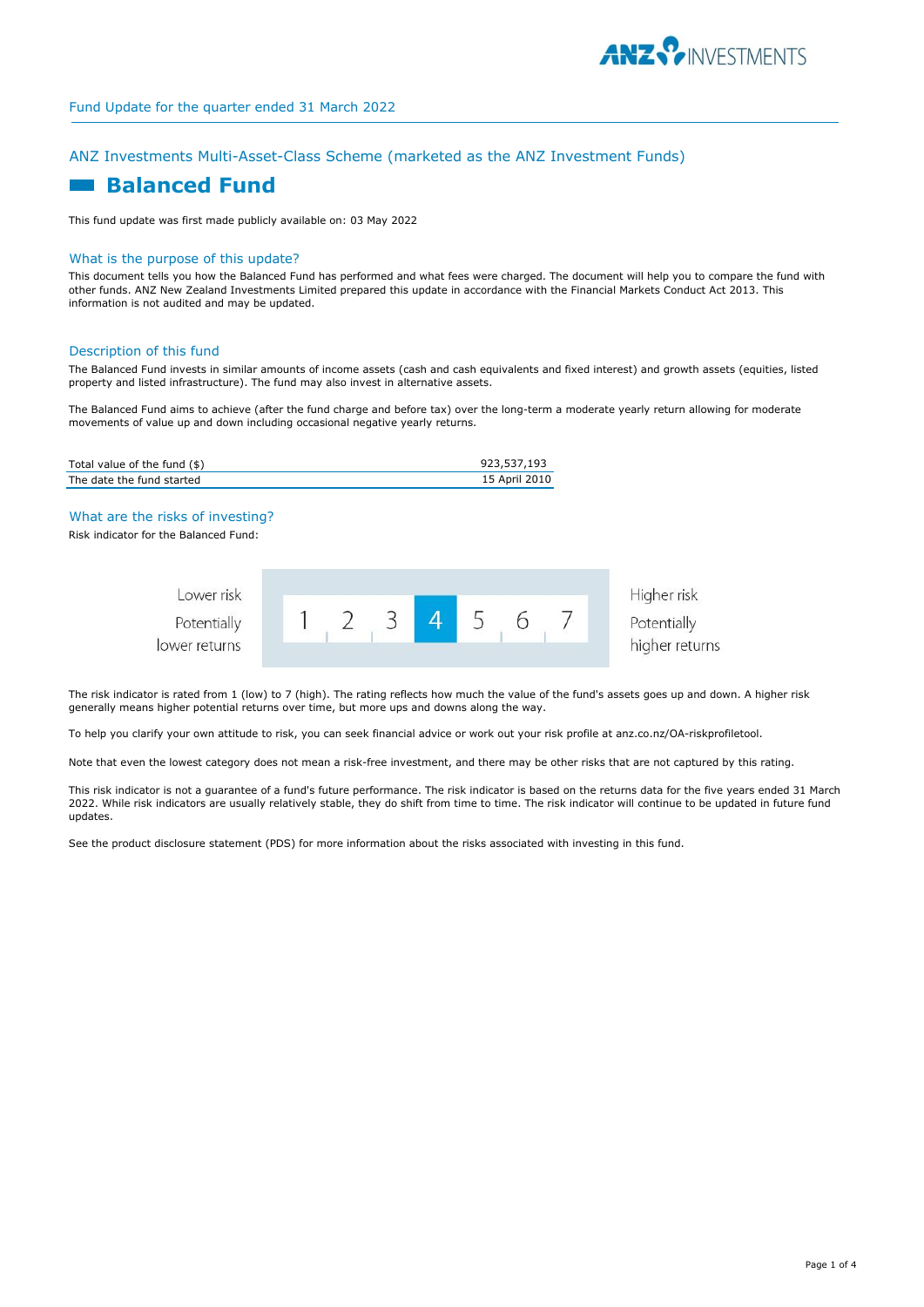# How has the fund performed?

|                                               | .<br>past five years | Past vear |  |
|-----------------------------------------------|----------------------|-----------|--|
| Annual return                                 |                      |           |  |
| (after deductions for charges and tax)        | 5.60%                | 1.88%     |  |
| Annual return                                 |                      |           |  |
| (after deductions for charges but before tax) | $6.48\%$             | 2.19%     |  |
| Market index annual return                    |                      |           |  |
| (reflects no deduction for charges and tax)   | 6.85%                | 2.40%     |  |

The market index annual return is calculated using the target investment mix and the indices of each asset class.

**Average over** 

Additional information about the market index is available in the statement of investment policy and objectives on the offer register at www.discloseregister.companiesoffice.govt.nz.



# **Annual return graph**

This shows the return after fund charges and tax for each of the last 10 years ending 31 March. The last bar shows the average annual return for the last 10 years, up to 31 March 2022.

**Important:** This does not tell you how the fund will perform in the future.

Returns in this update are after tax at the highest prescribed investor rate (PIR) of tax for an individual New Zealand resident. Your tax may be lower.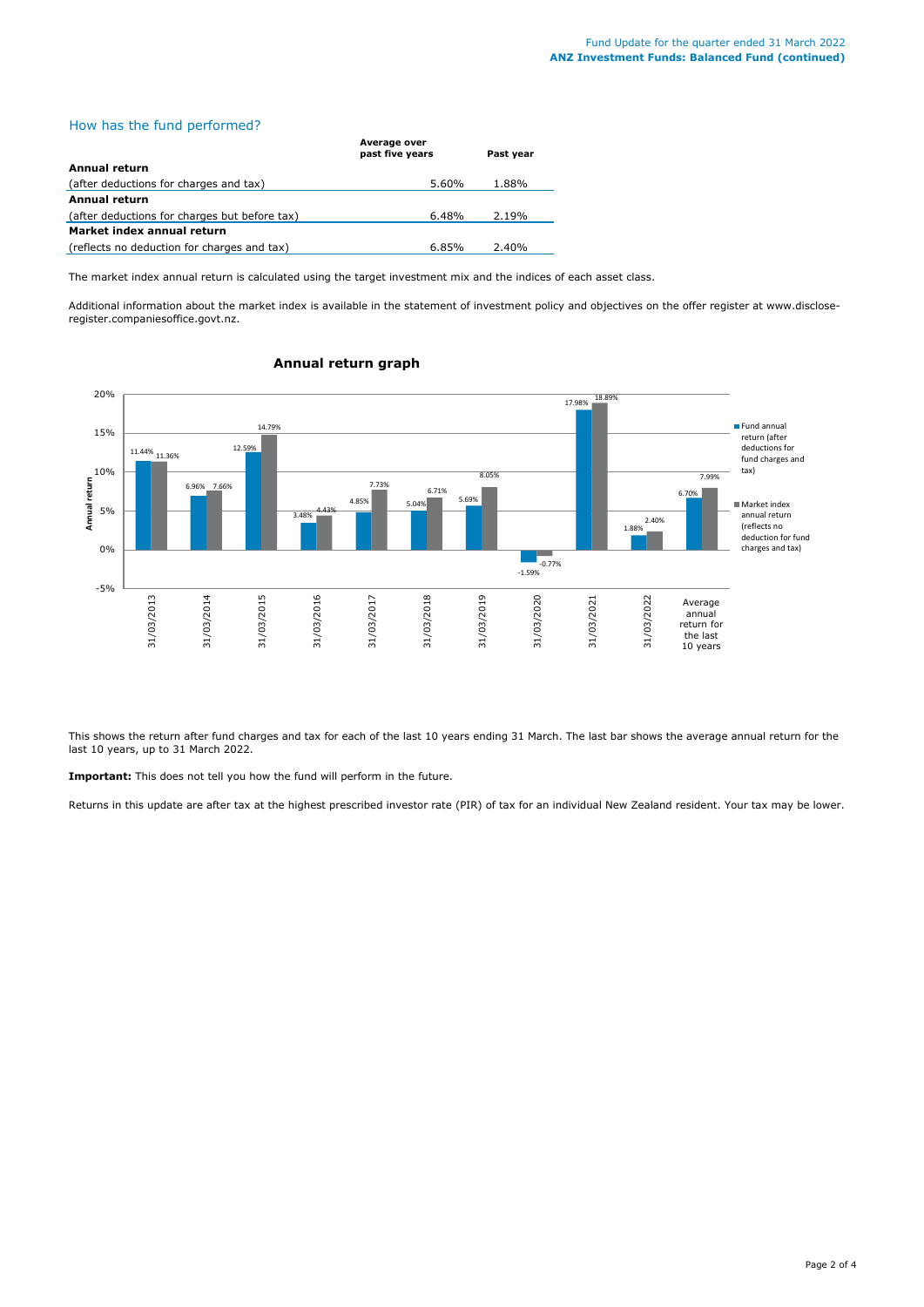# What fees are investors charged?

Investors in the Balanced Fund are charged fund charges. In the year to 30 September 2021 these were:

|                                             | % of net asset value       |
|---------------------------------------------|----------------------------|
| Total fund charges <sup>1</sup>             | 0.98%                      |
| Which are made up of:                       |                            |
| Total management and administration charges | 0.98%                      |
| Including:                                  |                            |
| Manager's basic fee                         | $0.90\%$                   |
| Other management and administration charges | 0.08%                      |
| Total performance based fees                | $0.00\%$                   |
|                                             | Dollar amount per investor |
| <b>Other charges</b>                        |                            |
| Other charges                               | \$0                        |

Investors are not currently charged individual action fees for specific actions or decisions (for example, for withdrawing from or switching funds). See the PDS for more information about Scheme fees.

Small differences in fees and charges can have a big impact on your investment over the long term.

### Example of how this applies to an investor

Sarah had \$10,000 in the fund at the start of the year and did not make any further contributions. At the end of the year, Sarah received a return after fund charges were deducted of \$188 (that is 1.88% of her initial \$10,000). Sarah did not pay any other charges. This gives Sarah a total return after tax of \$188 for the year.

#### What does the fund invest in?

# **Actual investment mix<sup>2</sup> Target investment mix<sup>2</sup>**

This shows the types of assets that the fund invests in. This shows the mix of assets that the fund generally intends to invest in.